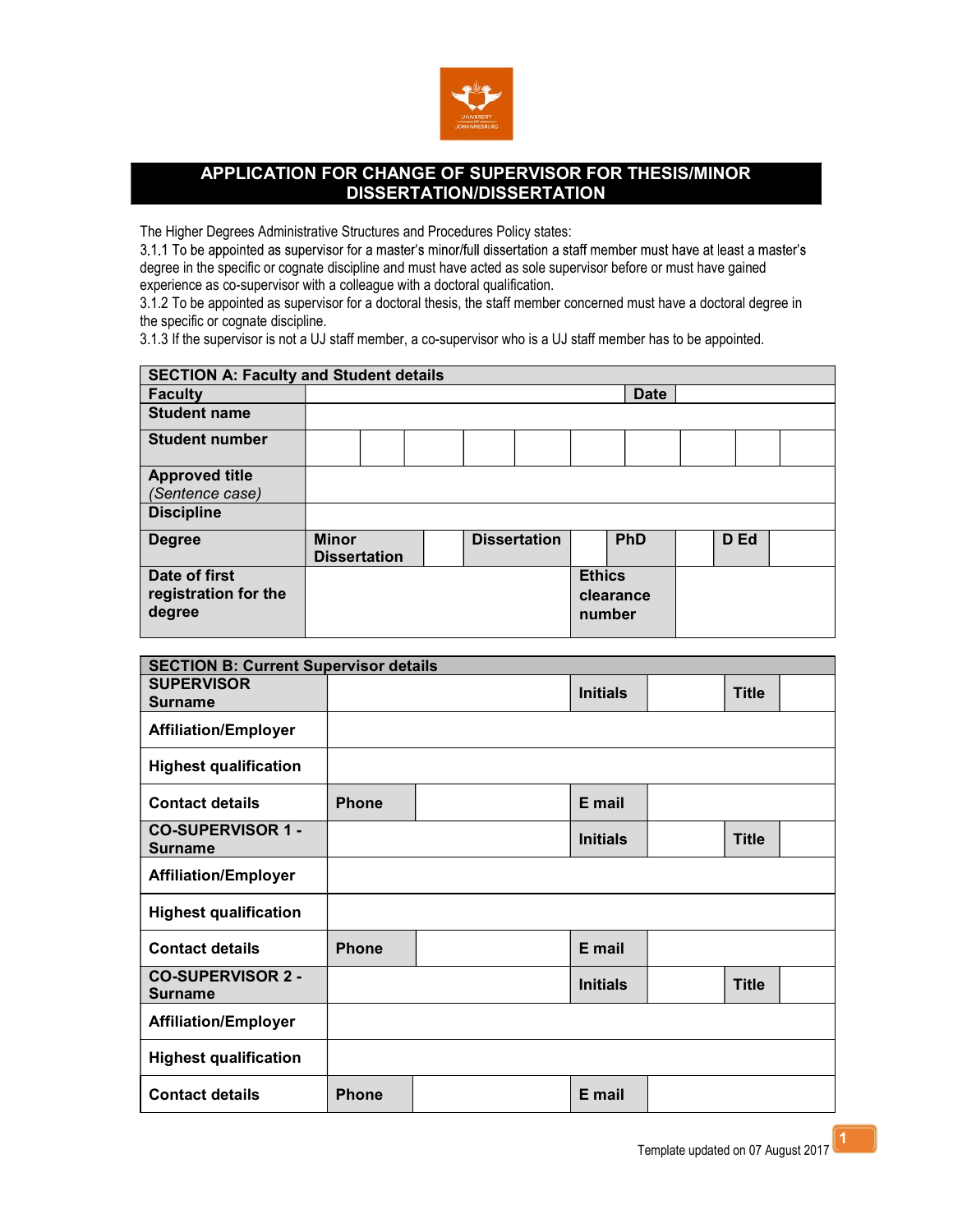| <b>SECTION C: New Supervisor details</b>   |              |  |                 |  |              |  |
|--------------------------------------------|--------------|--|-----------------|--|--------------|--|
| <b>SUPERVISOR</b><br><b>Surname</b>        |              |  | <b>Initials</b> |  | <b>Title</b> |  |
| <b>Affiliation/Employer</b>                |              |  |                 |  |              |  |
| <b>Highest qualification</b>               |              |  |                 |  |              |  |
| <b>Contact details</b>                     | <b>Phone</b> |  | E mail          |  |              |  |
| <b>CO-SUPERVISOR 1 -</b><br><b>Surname</b> |              |  | <b>Initials</b> |  | <b>Title</b> |  |
| <b>Affiliation/Employer</b>                |              |  |                 |  |              |  |
| <b>Highest qualification</b>               |              |  |                 |  |              |  |
| <b>Contact details</b>                     | <b>Phone</b> |  | E mail          |  |              |  |
| <b>CO-SUPERVISOR 2 -</b><br><b>Surname</b> |              |  | <b>Initials</b> |  | <b>Title</b> |  |
| <b>Affiliation/Employer</b>                |              |  |                 |  |              |  |
| <b>Highest qualification</b>               |              |  |                 |  |              |  |
| <b>Contact details</b>                     | <b>Phone</b> |  | E mail          |  |              |  |

| Section D: Supervisor and HOD approval |                                                                     |                        |  |  |  |  |
|----------------------------------------|---------------------------------------------------------------------|------------------------|--|--|--|--|
| <b>Supervisor</b>                      |                                                                     |                        |  |  |  |  |
| name and                               |                                                                     |                        |  |  |  |  |
| surname                                |                                                                     |                        |  |  |  |  |
| <b>Supervisor</b>                      | As supervisor I declare that I am willing to supervise this student |                        |  |  |  |  |
| declaration                            |                                                                     |                        |  |  |  |  |
| Signature                              |                                                                     | <b>Date</b>            |  |  |  |  |
|                                        |                                                                     |                        |  |  |  |  |
| <b>Co-supervisor 1</b>                 |                                                                     | <b>Co-supervisor 2</b> |  |  |  |  |
| name and                               |                                                                     | (if applicable)        |  |  |  |  |
| surname                                |                                                                     | Name and surname       |  |  |  |  |
|                                        |                                                                     |                        |  |  |  |  |
| <b>Signature</b>                       |                                                                     | <b>Signature</b>       |  |  |  |  |
|                                        |                                                                     |                        |  |  |  |  |
| <b>Date</b>                            |                                                                     | <b>Date</b>            |  |  |  |  |
|                                        |                                                                     |                        |  |  |  |  |
| <b>HOD</b> name and                    |                                                                     |                        |  |  |  |  |
| surname                                |                                                                     |                        |  |  |  |  |
|                                        |                                                                     |                        |  |  |  |  |
| Signature                              |                                                                     | <b>Date</b>            |  |  |  |  |
|                                        |                                                                     |                        |  |  |  |  |
| <b>HOD comments</b>                    |                                                                     |                        |  |  |  |  |
|                                        |                                                                     |                        |  |  |  |  |
|                                        |                                                                     |                        |  |  |  |  |